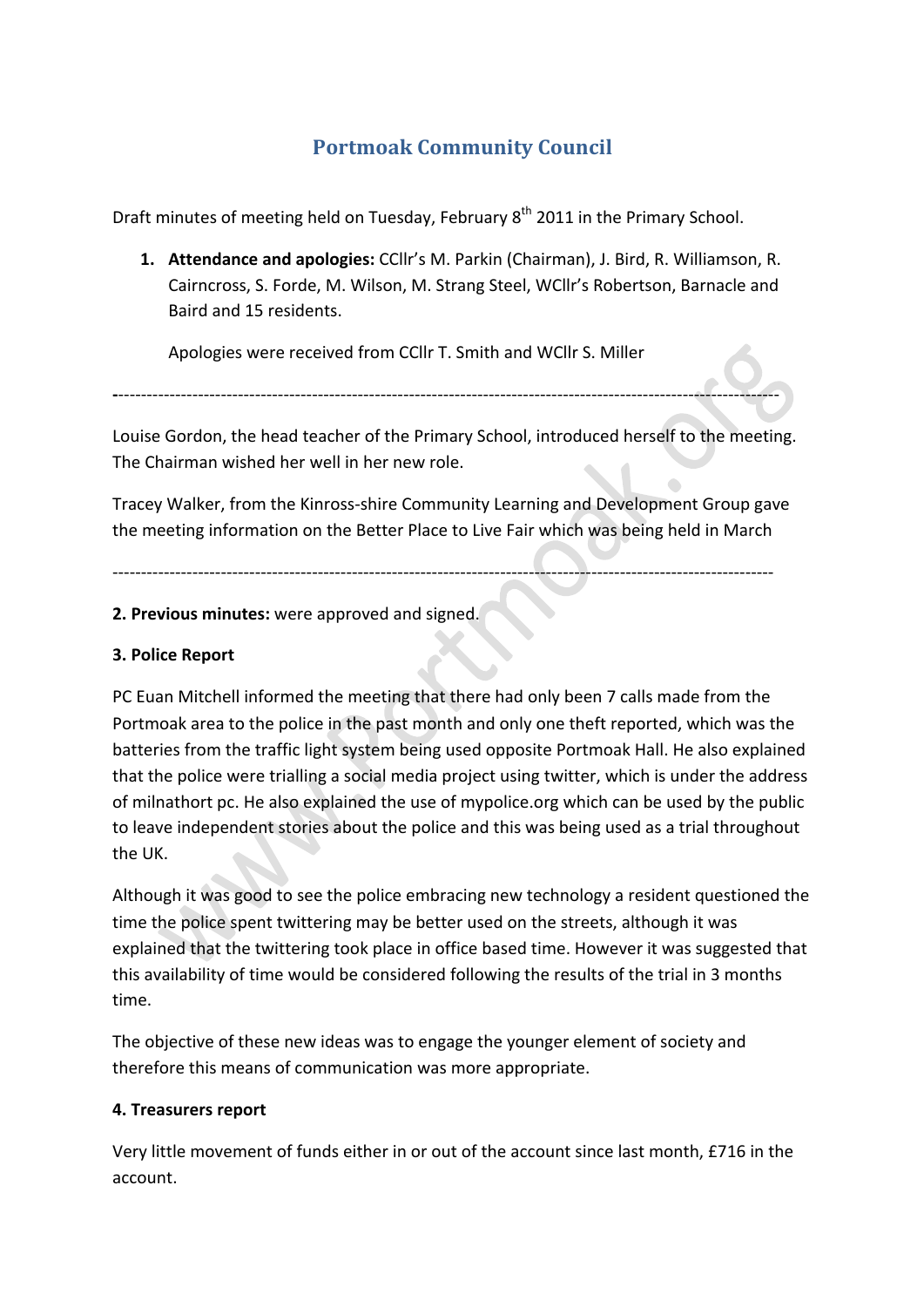#### **5.\*Matters\*arising from\*previous\*meetings**

#### 1. Stephen's field, Kinnesswood

There has been some progress on this matter. A Landscaping Layout planning application 11/00073/FLL has recently been submitted by A.J.Stephen detailing changes to the landscape plan. These changes were made following a site visit in August last year with P&KC Public Space Management team, the builders and 3 community councillors. The CC made two direct requests at the meeting. The first was to retain the pathway adjacent to No27 Whitecraigs which is used as an access way onto the field and the second was to retain the trees alongside the golf course. It had been suggested to remove these trees but that would have removed the protection of walkers from stray golf balls. There were also a number of requests made by P&KC regarding tree planting and pathway construction which the CC agreed with. These requests have now been included in this application so assuming the application takes a normal passage of time through the planning process it looks as though the field will be handed over to the Community in a few months' time.

With regard to the group of residents set up to look at the future of the field the 'leader' of the group informed the meeting that he would be leaving the area. The Chairman thanked him for his input.

The CC ownership of the field also raised issues about other pieces of community ground scattered around Portmoak and the CC would have to consider the practicalities and responsibilities of ownership of all these pieces of ground.

2. Balgedie Toll to Mawcarse Road.

Signing work to be carried out.

3. Hedge alongside playing field, Kinnesswood

The plants are in stock, waiting for suitable ground conditions before making a start. Assistance with the planting has been agreed with the school council.

4. Kinnesswood Bus shelter area.

Awaiting decision and procedure on how to proceed.

5. Meeting with Gliding Centre

The Gliding Centre has instituted a procedure for reporting incidents although since the planned meeting had to be cancelled due to the weather the procedure has not been seen by the Community Council.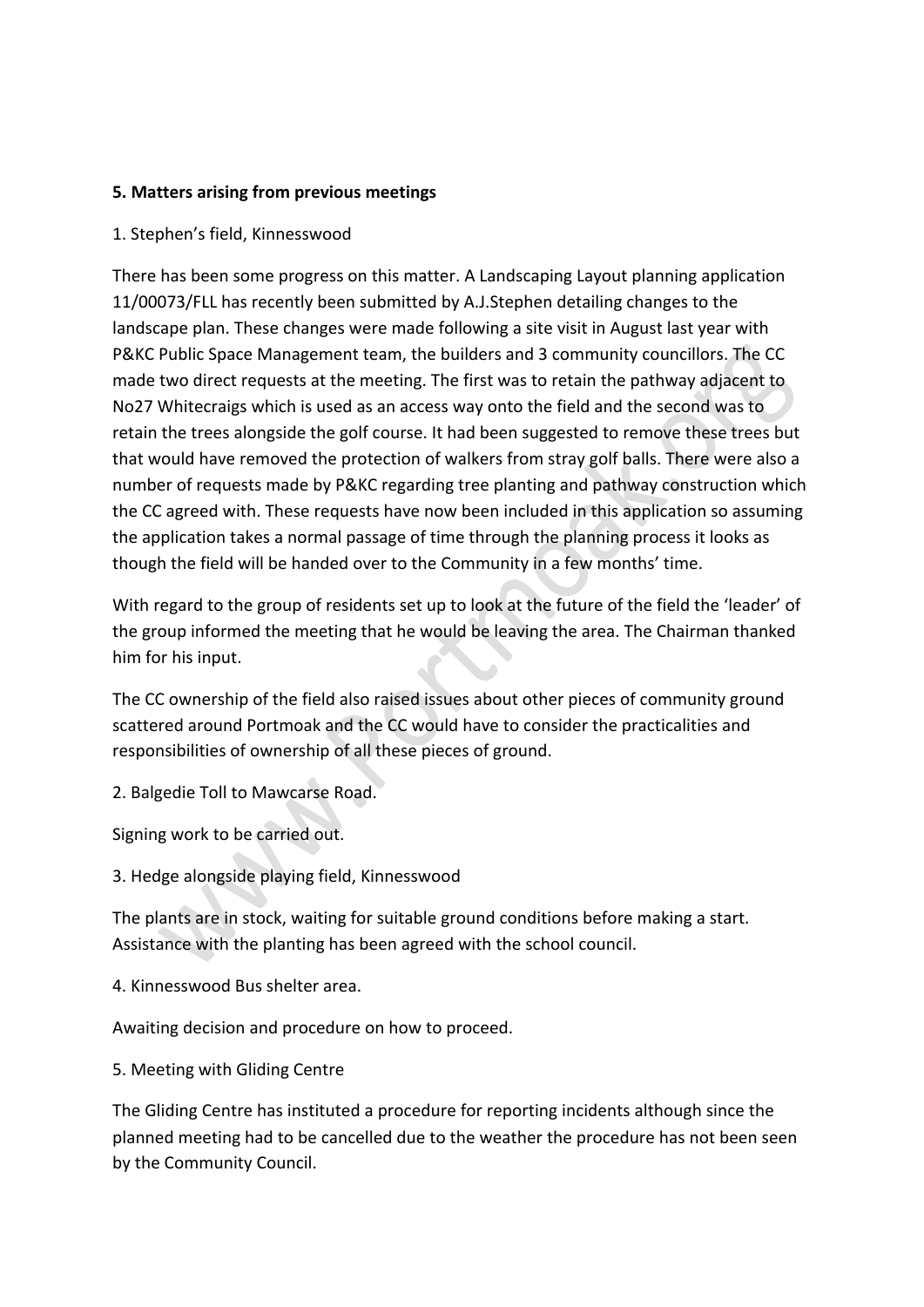# 6.!Build!Outs

Latest information from the Roads dept is that the work is planned to start in March and will also include any bollards that need replacing. A CCllr said the condition of the bollard at the North end of Kinnesswood required immediate repair and WCllr Baird agreed to look into it.

9. Scotlandwell Wash House update and Sign.

A CCllr gave an update on what was currently taking place and planned :- input into the Newsletter and a leaflet, the next meeting of the group would be in the Spring 2011, the money raised so far was £75000, open days at the wash house were planned and the whole project was expected to be completed by Feb 2012. Signage was being considered locally.

11. The use of other methods of snow clearance to be considered.

Although it was a good suggestion to consider alternative methods of snow clearance the practicality did not lend itself for further consideration. Item Closed

12. More grit bins for Portmoak.

Although it was too late in the season to consider more bins it was hoped that the CC could discuss with P&KC where more bins were needed.

#### **6. Subcommittee reports**

# Management Group

The presentation by the CC on the Main Issues Report had been completed, submitted to P&KC and it was hoped to have a copy on www.portmoak.org shortly. The Chairman thanked CCIIr Cairncross for the hard work he had put into the report.

A resident explained to the meeting that he had used the MIR reporting system to raise the question of access into Stephens field from Bishop Terrace.

#### Planning

CCIIr Cairncross spoke about the numbers of application that had been submitted in 2010 and detailed the numbers as follows:-

40 applications, 25 approved, 3 withdrawn, 3 refused and 9 still pending. There were still 6 applications pending from 2008/9. Concern was expressed over the number of windfall sites suggested by P&KC in the future compared with the number that had been seen in Kinrossshire over the past few years.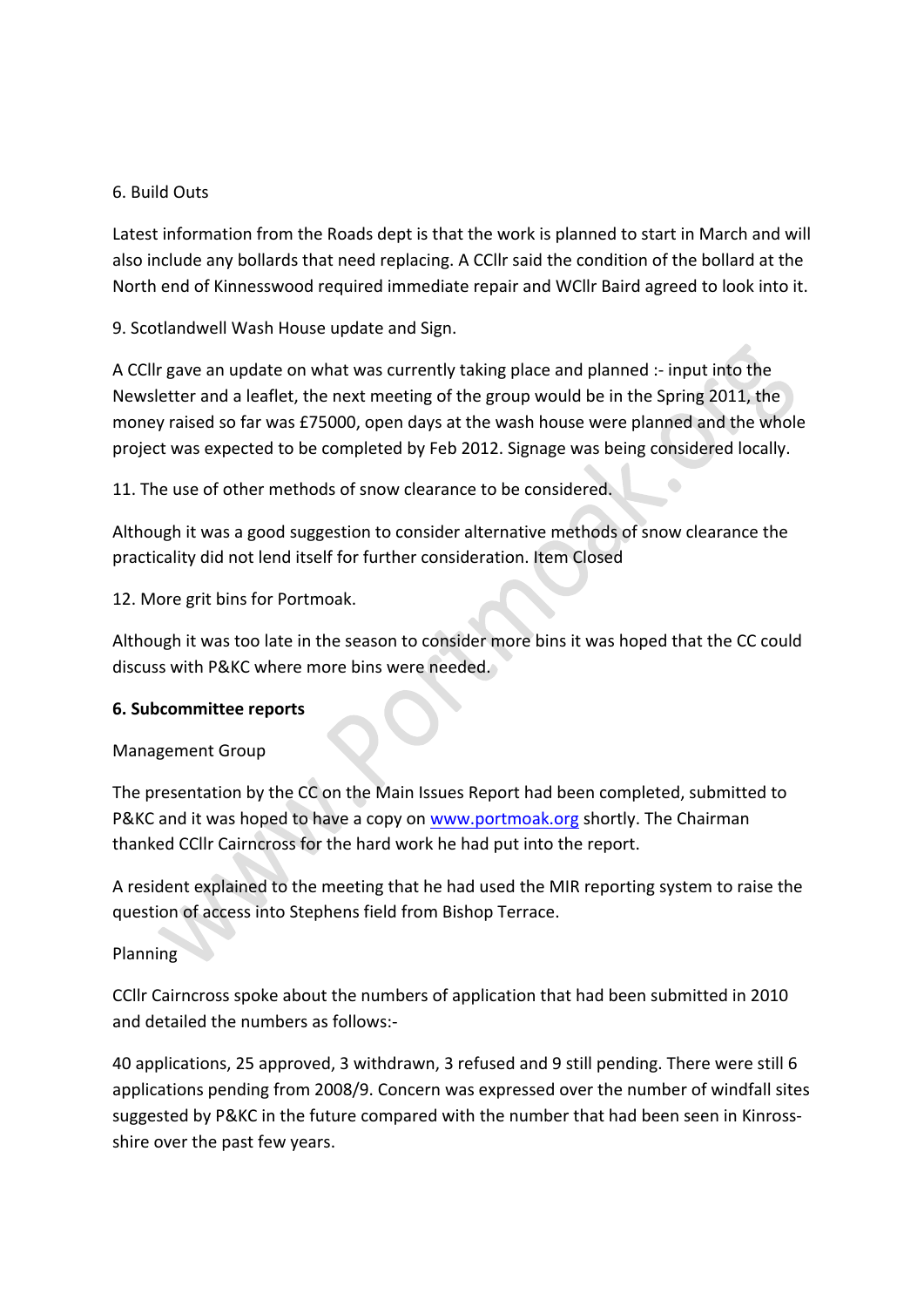There were currently 5 applications awaiting decision by P&KC. No comment would be made by the CC.

The question of planning gain was discussed which had been highlighted by the apparent lack of knowledge of a payment of £400 for trees at the Green in Scotlandwell. The question was asked if this money was in a pot waiting to be spent and whether other money was also available to be spent in the community.

WCllr Baird agreed to provide some information for the CC on this matter.

A resident raised a number of issues over the input of information on the P&KC website for the application at Kilmagadwood, stating that there had been a number of discrepancies which were not easily accounted for.

WCllr Baird agreed to seek clarification on the points raised.

Paths

The Chairman explained that consideration was being given to putting the original paths group under another heading with wider responsibilities and more information would be available at a later date.

# **7.\*Ward\*Cllr\*reports**

WCllr Robertson had given his report earlier.

P&KC's budget was going to be cut in line with the rest of the Country although £7million was going to be carried forward from last year's budget to try and lessen the burden on services for this year. Approximately 300 staff would be lost mainly through wastage and retirement. By modern standards P&KC were quite a slim organisation.

Everyone is able to see the state of the roads throughout the county so it will be difficult to keep up the standards.

WCllr Baird did not raise any new points but would seek answers to a number of points raised during the meeting

WCllr Barnacle explained the reasoning behind his report on the Main Issues Report which can be seen in full on the P&KC website after February  $11<sup>th</sup>$  2011.

# **8. AOCB**

1. On January 16th 2011 a Kinnesswood resident informed the CC that he was experiencing some flooding to his garden and property. A programme of gorse cutting and burning had taken place on the hill and where some of the gorse had been cut, but not removed or burnt, is was left to lay in the burn and consequently created a dam effect.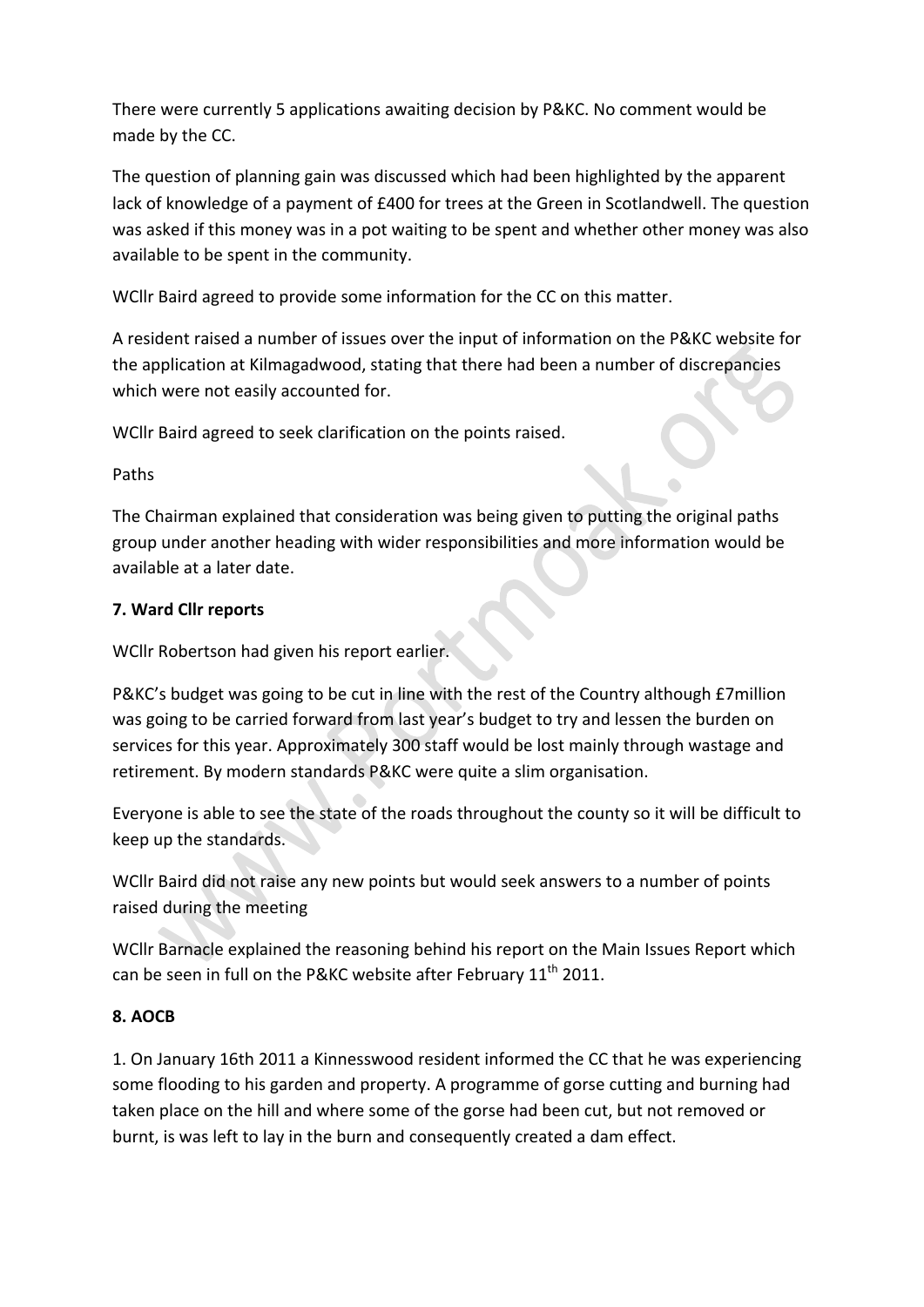This dam effect created an overflow of water which ran down the hillside in the area to the south of the water tank in the Sheep Field and ended up flowing continuously for at least 24hrs into the Whitecraigs estate.

A temporary repair was carried out the same day which stopped the flooding and the following day a more permanent repair was made by two local residents.

This is not the first time that this has happened at this particular spot on the hillside and a resident explained further reasoning why this had occurred in the past.

It was agreed that the CC would investigate a permanent solution to the problem.

2. A letter had been given to the Chairman at the meeting, and the Chairman answered the points raised in the letter.

# **9. Communications**

The following Communications had been received since the January meeting, further details of which were with the secretary.

- 6.2.11 Minutes of 64th Convention of P&K CC's
- 4.2.11 e mail from Gliding Centre re incident reporting
- 4.2.11 e mail from P&K paths group. Answer to an e mail from a resident.
- 3.2.11 T in the Park local community forum 23rd February
- 1.2.11 P&KC weekly list of planning applications
- 31.1.11 P&KC re planting of hedge in Kinnesswood
- 26.1.11 P&KC review of CC election process
- 24.1.11 P&KC offer of a talk on waste and recycling
- 21.1.11 P&KC e funding news
- 19.1.11 P&KC Kinross-shire music festival in November
- 17.1.11 Letter from resident re burn overflowing
- 17.1.11 P&KC computing for clubs workshop
- 10.1.11 P&KC Better Place to Live fair March 5th 2011
- 10.1.11 P&KC letter re training for planning in the community

The next meeting will be held on Tuesday March  $8<sup>th</sup>$  2011 in the Primary School at 7.00 pm